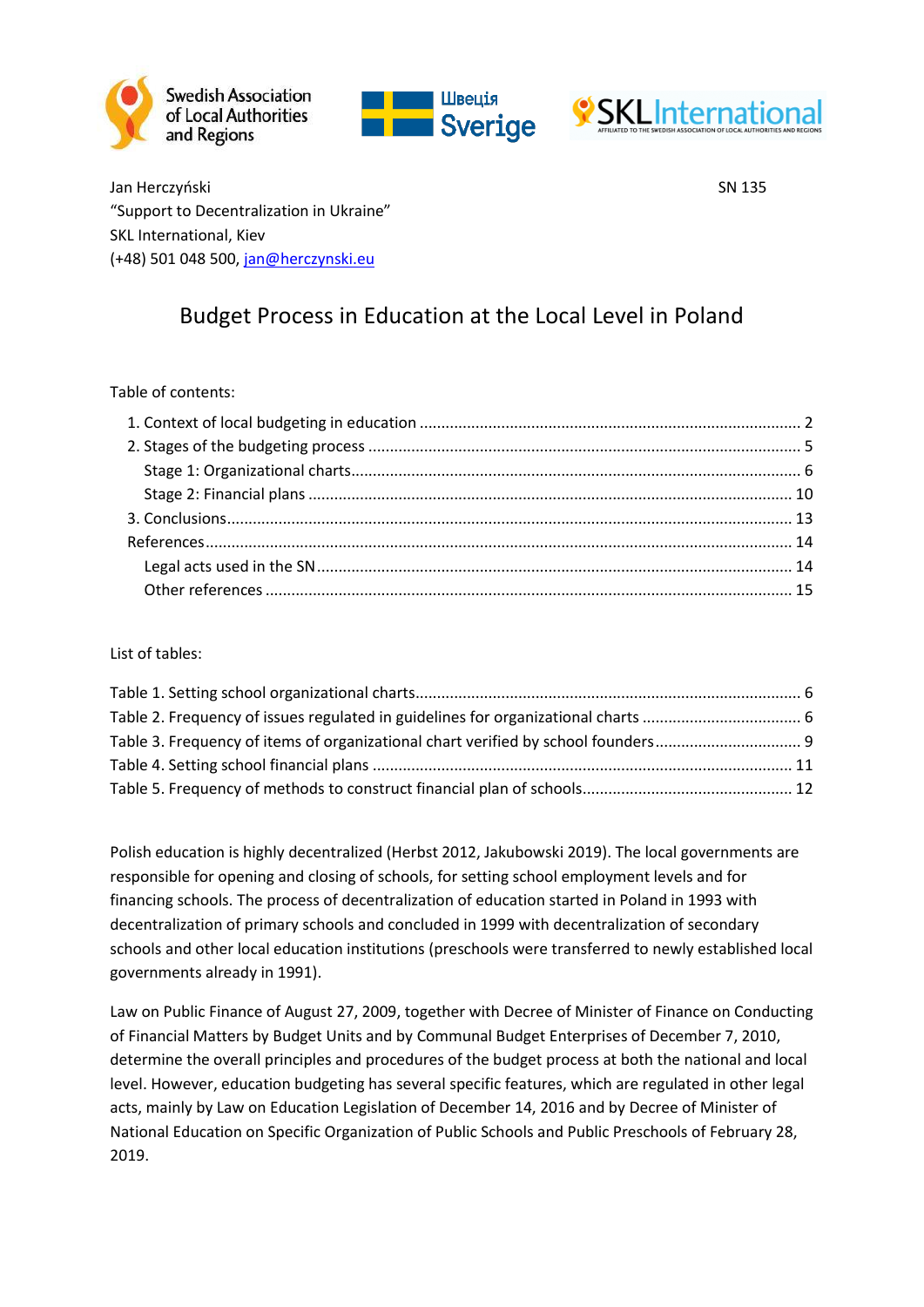In several places we quote the results of research into the budget process conducted by Jan Filas (2012). This reference is somewhat old, but there were no newer analyses of the budgeting process in education.

The present Short Note 135 is prepared by the Ukrainian-Swedish project "Support to Decentralization in Ukraine" (SDU). It was developed within the framework of new activity, Education Budgeting at the Local level, of SDU component Education Decentralization.

# <span id="page-1-0"></span>**1. Context of local budgeting in education**

Nearly all Polish schools are communal schools, that is are managed and financed by local selfgovernments as school founders:

- Preschools and mainstream primary schools municipalities (*gmina*)
- Special primary schools, secondary schools country (*powiat*)
- Selected vocational schools of regional importance regions (*województwo*).

Polish primary schools cover the grades 1 to 8. There are two main types of secondary schools, namely general academic lyceums, lasting 4 years (grades 9 to 12), and vocational schools, lasting 4 or 5 years (grades 9 to 12 or 13).

Apart from communal schools there are also public schools managed by non-public legal persons (this includes many schools managed by catholic institutions and schools managed by nongovernmental organizations), private schools, and few schools managed by the branches of national government (mainly agricultural professional schools and artistic schools, managed by the respective ministries). The present report focuses on communal schools.

Two main documents regulating the work and financing of the school are:

- 1. Organizational chart of the school (*arkusz organizacyjny*)
- 2. Financial plan of the school (*plan finansowy*).

Organizational chart of the school is defined for the school year (from September 1 to August 31), while the financial plan is defined for the budget year (January 1 to December 31).

Organizational chart describes how the school will function in the next school year. Its structure and level of detail evolved over time. During the initial years of the decentralization process (midnineteens), there was one format for organizational chart of the school, approved in a Decree of Minister of Education and used across the country. The charts were rather general, they included, in particular, the list of all staff of the school, including management positions (directors, their deputies, other managers), as well as overall number of educational activities conducted in the school (Decree of Minister of National Education of May 21, 2001). On the basis of the chart approved by the school founder, the school director designed detailed weekly plan of activities, both obligatory and voluntary. In line with decentralization, approximately in 2000 this requirement was relaxed, and the school founders were given the right to adopt the format and the required data items to be included in the chart. In consequence, there appeared many different formats used by different municipalities in Poland, some rather simple, other quite complex.

However, over time the offer of commercial IT products to facilitate work of the school founder and of the school director increased, and schools adopted these new tools. Presently, there are two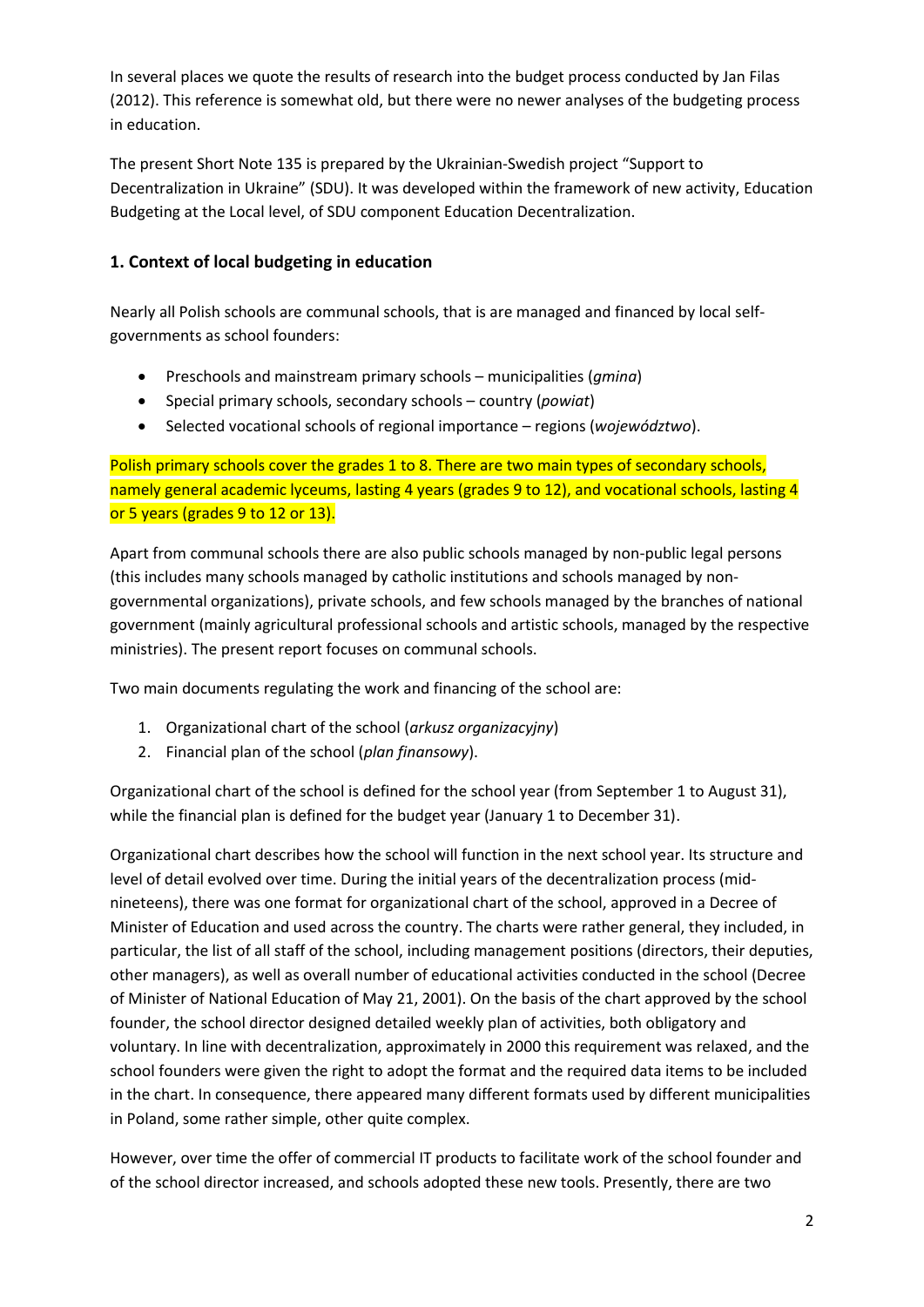dominant suppliers of IT software for organizational chart, which are in fact part of larger packages (which include, among others, also accounting and statistical reporting modules). Moreover, the law begun to prescribe in more detail the contents of organizational charts (see below). Thus, the original diversity of formats of organizational charts gave way to uniformity (the two dominant packages are very similar anyway, because they have to conform to the same legal requirements).

Today, the legal requirements regarding organizational charts of schools (Decree of Minister of National Education of February 28, 2019) are much more extensive and include:

- Number of teachers, including teachers with managerial positions,
- List of all teachers, including name, surname, level of teacher professional advancement, qualifications, type of activities in the school and their weekly time,
- Number of teachers preparing to advance the level of teacher professional advancements, by level,
- Number of administrative and technical staff, with the managing positions, including full time equivalents,
- Number of classes in each grade,
- Number of students in each class,
- For each class:
	- o Weekly teaching plan, including lessons conducted in groups,
	- o Weekly number of lessons of religion, ethics, language of ethnic or national minority, lessons of history, culture and geography of the state, with which minority is identified,
	- $\circ$  Weekly number of sport lessons for specialized sport classes, if applicable,
	- o Weekly number of revalidation classes for special needs students,
	- o Number and purpose of lessons, which the school founder may allocate to the school for the given school year, including additional education activities or increased teaching time of obligatory subjects,
	- o Specific information regarding professional preparation of students,
	- o Weekly or quarterly number and purpose of lessons, allocated by school director from her/his pool of such lessons.
- Number of weekly hours financed by the school founder, including lessons, care of students, revalidation, psychological-pedagogical support and other activities supporting the educational process performed by pedagogues, psychologists, speech therapists and other teachers,
- Number of students covered by support after classes, number of weekly hours of such support and number of teachers providing this support,
- Number of hours of pedagogical work in the boarding house,
- Number of hours of work of school library.

Additional detailed information must be included in the organizational chart of primary schools, which also operate preschool groups.

We note in passing that such wide range of data items in the organizational charts of schools further justifies using electronic preparation, submission, review and adjustments of the charts. Available software packages also allow the school founder to review draft organizational chart in comparison to charts approved for previous years, and identify possible significant deviations. Such deviations, of course, require clarifications from the school director.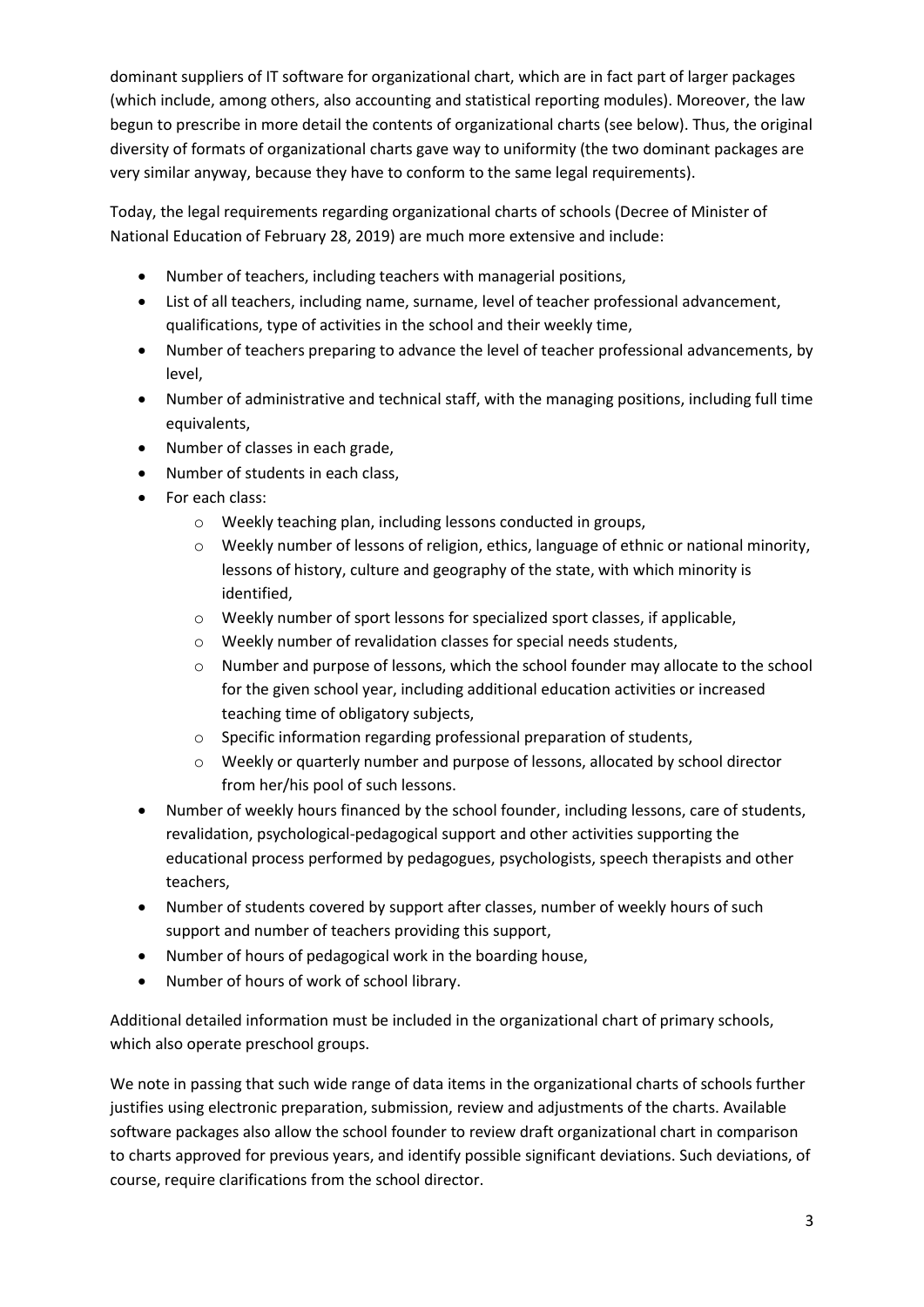Moving to the second key document regulating work of the school, namely its financial plan, we note that Polish schools do not have budget autonomy, their finances are part of local government budget, adopted in the resolution of local council. All revenues generated by the school, such as from rent of facilities (use of school gyms over the weekends, positioning of billboards on school property, and similar) are legally revenues of the school founder, who may but is not required to allocate all or some of this revenue to the school. A typical procedure in such cases is to allocate a part, for example 50% or 60% of such revenues, to the school which generated them, and to allocate the remaining amounts to other schools, which for different reasons do not have the ability to raise such revenues (conditions of the gym, school location). Thus, schools do not have budgets, but only financial plans, which include only expenditure side (no revenues side). Regarding the salary expenditures, financial plans are prepared on the basis of already approved organizational charts of schools. For other parts of the financial plan, typically incremental method of budgeting is applied. This means that the amounts in financial plans of previous years are taken as the basis, and incremental changes from this basis due to inflation or to changes in expected school needs are proposed (with appropriate justification).

There is one exception when the financial plan of the school may have revenue side, although the corresponding revenues are very small. According to Law on Public Finance of August 27, 2009(art. 223), budget units conducing educational activities (schools and other units of the education system) may have revenues from inheritance and donations in monetary form, from insurance of compensation for assets lost or damaged used by the school, and in case of professional schools – from sale of services in professional education. The amounts of such funds and their planned used must be included in the budget resolution of the council (together with the list of schools which will receive such revenues).

Financial plans of schools, as of course complete local budgets, are defined for the budget year. However, due to changes in the school organization with the start of new school year in September, as defined in new organizational charts, financial plans of schools may be – and often are – adjusted for the last 4 months of the budget year.

The responsibility for overseeing the functioning of schools is shared by two institutions:

- 1. The school founder (*organ prowadzący*) manages and finances schools, ensures compliance with budget laws, with labor regulations, and with technical requirements on school facilities.
- 2. Regional curator (*wojewódzki kurator oświaty*) is responsible for pedagogical oversight, ensures compliance with curriculum norms, with pedagogical regulations, organizes external evaluation of schools. There are 17 regional curators in Poland, appointed directly by the Minister of National Education.

Correspondingly, both institutions have a legally defined role in the budget process in education, namely they both have to approve the organizational chart of the school (see next section). The assessment of the draft organizational chart by the school founder and by the regional curator is based on different criteria:

1. The school founder assesses the draft organizational chart primarily on the basis of its budgetary implications (salary costs). In particular, school founder will review and try to ensure: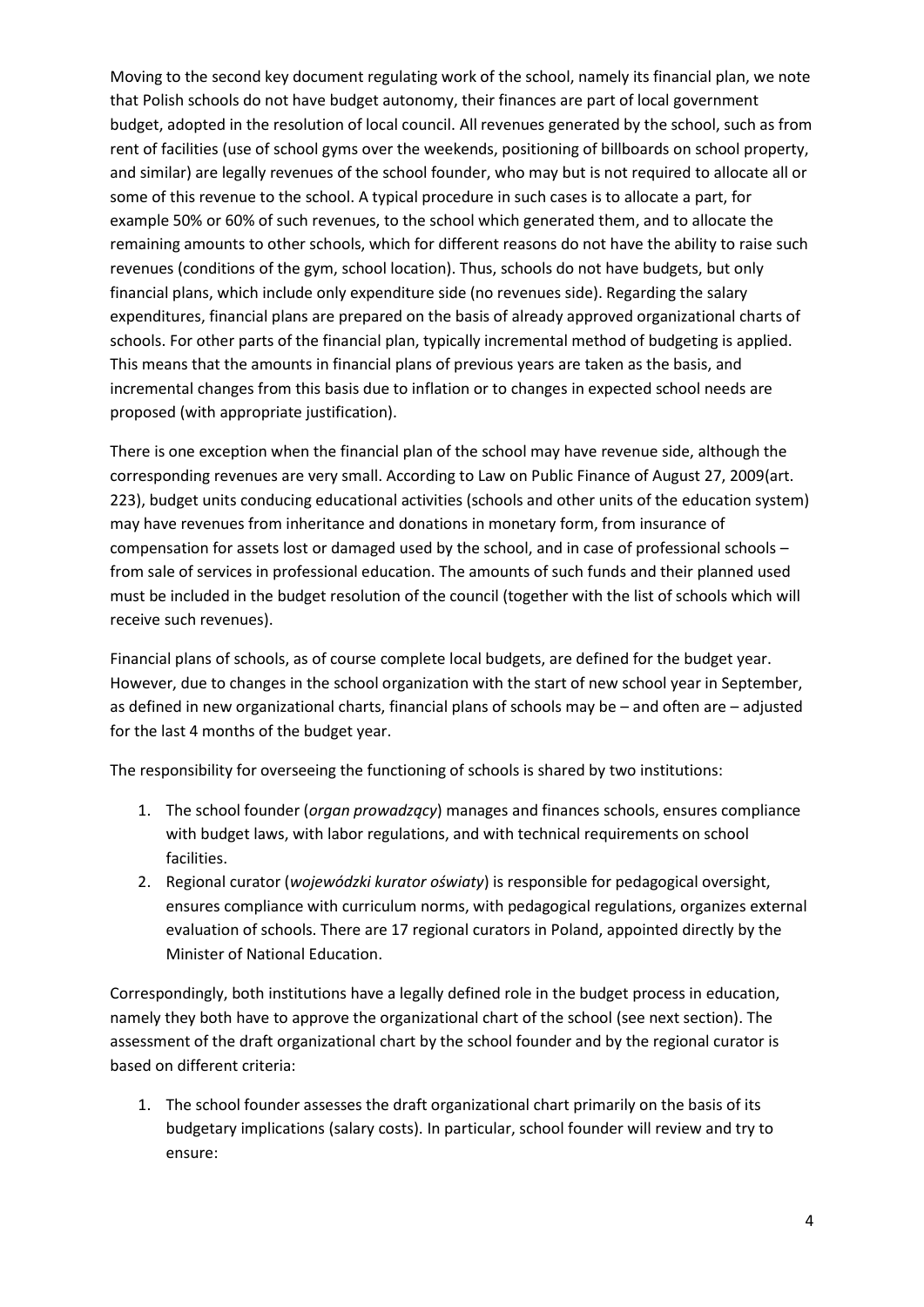- o The efficiency of division of students into classes and of allocation of teachers to conduct lessons,
- o The necessity of all pedagogical staff not conducting lessons.
- 2. The regional curator assesses the draft organizational chart on the basis of its compliance with education legislation and with pedagogical norms. In particular, regional curator analyzes:
	- o Whether the obligatory curriculum is followed,
	- $\circ$  Whether all teachers conducing lessons have the minimum required qualifications,
	- o Whether the norms of maximum class size are not violated,
	- o Whether the minimum requirements for division of classes into groups are met.

The assessment of draft chart by the school founder and by the regional curator are thus very different in nature. As an example, we discuss the problem of division of classes into groups for specific lessons. The school founder may want to ensure that only legally required division is planned, in other words that it will not need to pay for division which is not necessary, while the regional curator will verify whether all division into groups mandated in educational legislation for different subjects is implemented in the plan of work of the school.

It is in order to make both assessments possible that the organizational chart must include all the information listed above.

The organizational charts of schools, once approved, become the basis for the financial plans. They determine completely the dominant past of school finances, that is salaries. However, in this second stage the regional curator plays no role at all. The overview and control of the local budget is the responsibility of Regional Accounting Chambers (*regionalne izby obrachunkowe*). There are 17 accounting chambers across Poland. The chambers review the budget resolutions of local councils and analyze them regarding the procedure of adoption of the budget, budgets themselves and their adjustments during the budget year, financial obligations of local governments, subsidies from local budget, local fees and taxes. They also control the process of setting prices of communal services such as transportation or rubbish collection.

In some cases the regional chambers have been intervening heavily in the issues of education budgeting. One of repeated topics of review and control were subsidies from local budgets to nonpublic schools and preschools for provision of education (the issues of their calculation and payments). Another recurrent topic was related to conflicts arising from setting teacher salaries by school founders (the need to meet nationally prescribed minimum averages, see Herczyński, Barkalaja, Turonis 2021). The chambers were also active in the sphere of financing of preschools (setting of prices of preschool services above 5 free hours of care per day, subsidies from municipal budgets to neighboring municipalities for children attending their preschools).

# <span id="page-4-0"></span>**2. Stages of the budgeting process**

The budget process in education must take into account two overlapping planning periods, namely the school year, September 1 till August 31, and the budget year, January 1 till December 31. The organizational chart, describing the functioning of the school, is set for the school year, while the financial plan, describing the financial resources available to the school, is set for the budget year. The organizational chart serves as the basis for financial plan, therefore the process of adopting the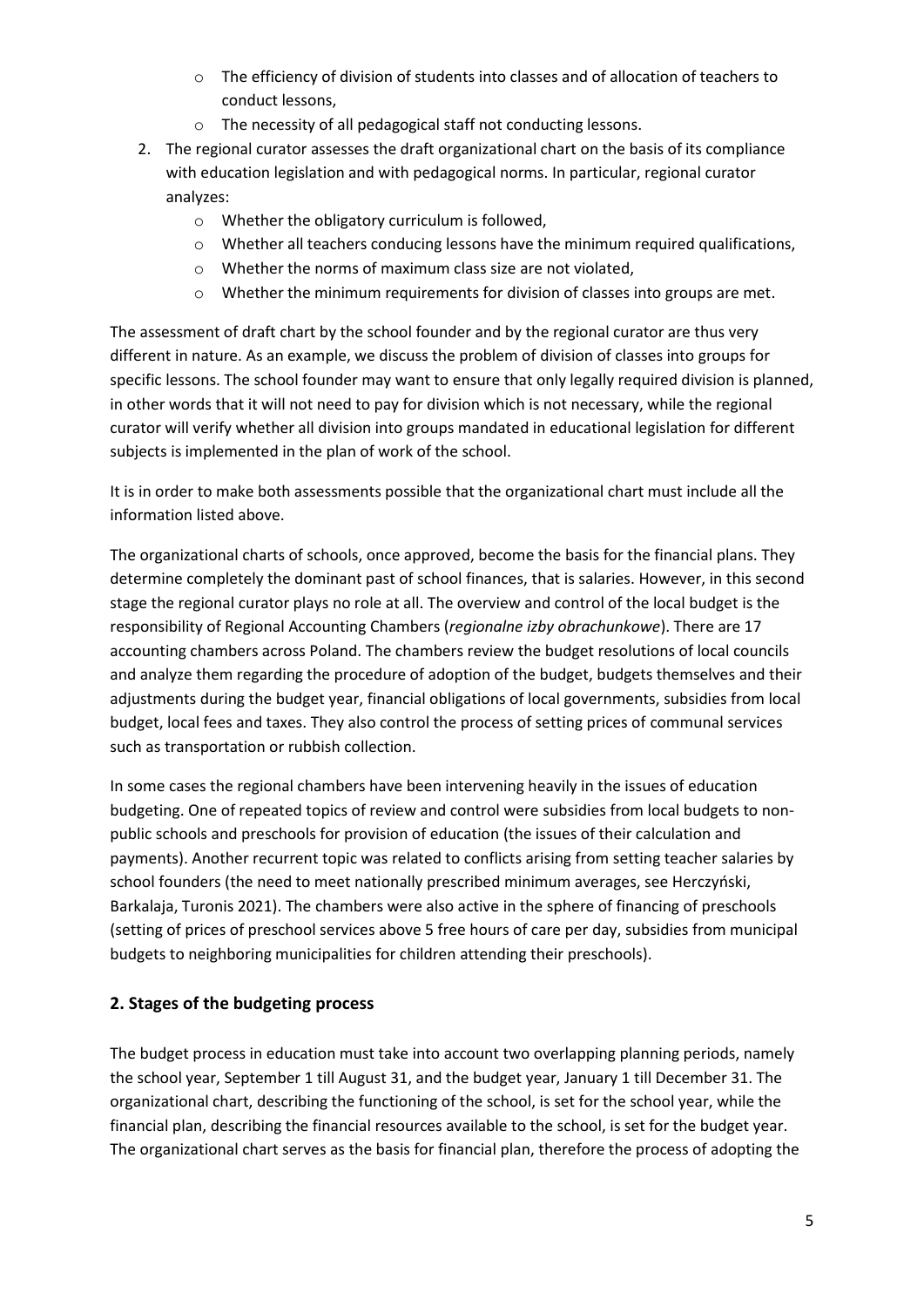charts of all schools is the first stage of the budgeting process in education at the local level. The second stage is setting financial plans of schools.

## <span id="page-5-0"></span>**Stage 1: Organizational charts**

The following [Table 1](#page-5-1) lists the main steps of setting school organizational charts in the municipality and in the country (the regulation of charts of primary and secondary schools is the same).

| Responsible     | <b>Step</b>                                                | <b>Deadline</b> |
|-----------------|------------------------------------------------------------|-----------------|
| School director | Preparation of draft organizational charts                 |                 |
| Trade unions    | Opinion on draft chart                                     | April 19        |
| School director | Submission of draft chart to school founder                | April 21        |
| School founder  | Submission of draft chart to regional curators             |                 |
| Curator         | Approval of draft chart (as regards pedagogical oversight) | May 20          |
| School founder  | Verification and approval of organizational charts         | May 29          |
| School          | Update of school organization (annexes to charts)          | September,      |
|                 |                                                            | October         |
| School founder  | Verification and approval of annexes to charts             | September,      |
|                 |                                                            | October         |

<span id="page-5-1"></span>Table 1. Setting school organizational charts

We have discussed in section 1 the extensive nature of the organizational charts required by legal regulations. Prior to drafting the chart, local government may issues guidance to school directors regarding the charts. These guidance, for example, may include local standards of employment of support technical staff, such as pedagogues, psychologists or librarians, based on the number of students. However, after numerous court cases regarding this issue, including High Administrative Court, it is now accepted that the guidance are not obligatory to follow. In particular, the guidelines cannot include dates other than those stated in legislation, and cannot include requirement that personnel decisions (regarding employment in school) are consulted by the director with the school founder.

A review of a number of school founders (Filas 2012) analyzed the frequency of issues regulated in the guidelines. The results are presented i[n Table 2.](#page-5-2) Frequency represents share of school founder who regulate given issue in their guidelines.

| <b>Issue regulated</b>                                                    | <b>Frequency</b> |
|---------------------------------------------------------------------------|------------------|
| Class size                                                                | 90%              |
| Limits of positions or hours of support staff (librarian, pedagogue etc.) | 71%              |
| Limits of employment of administrative and technical staff                | 71%              |
| Priorities in teacher employment                                          | 52%              |
| Limits of positions or hours per class or per student                     | 33%              |
| Rules of allocation of support hours                                      | 29%              |

<span id="page-5-2"></span>Table 2. Frequency of issues regulated in guidelines for organizational charts

The economic motivation of the school founders when they formulate the guidelines is apparent. Clearly, the dominant concern of the school founders is to ensure that classes are not too small, to limit expenditures on the teaching process.

The chart is formed in April on the basis of the planned number of students and classes in the next school year. Only the future first grade is unknown (students and classes in later grades may be easily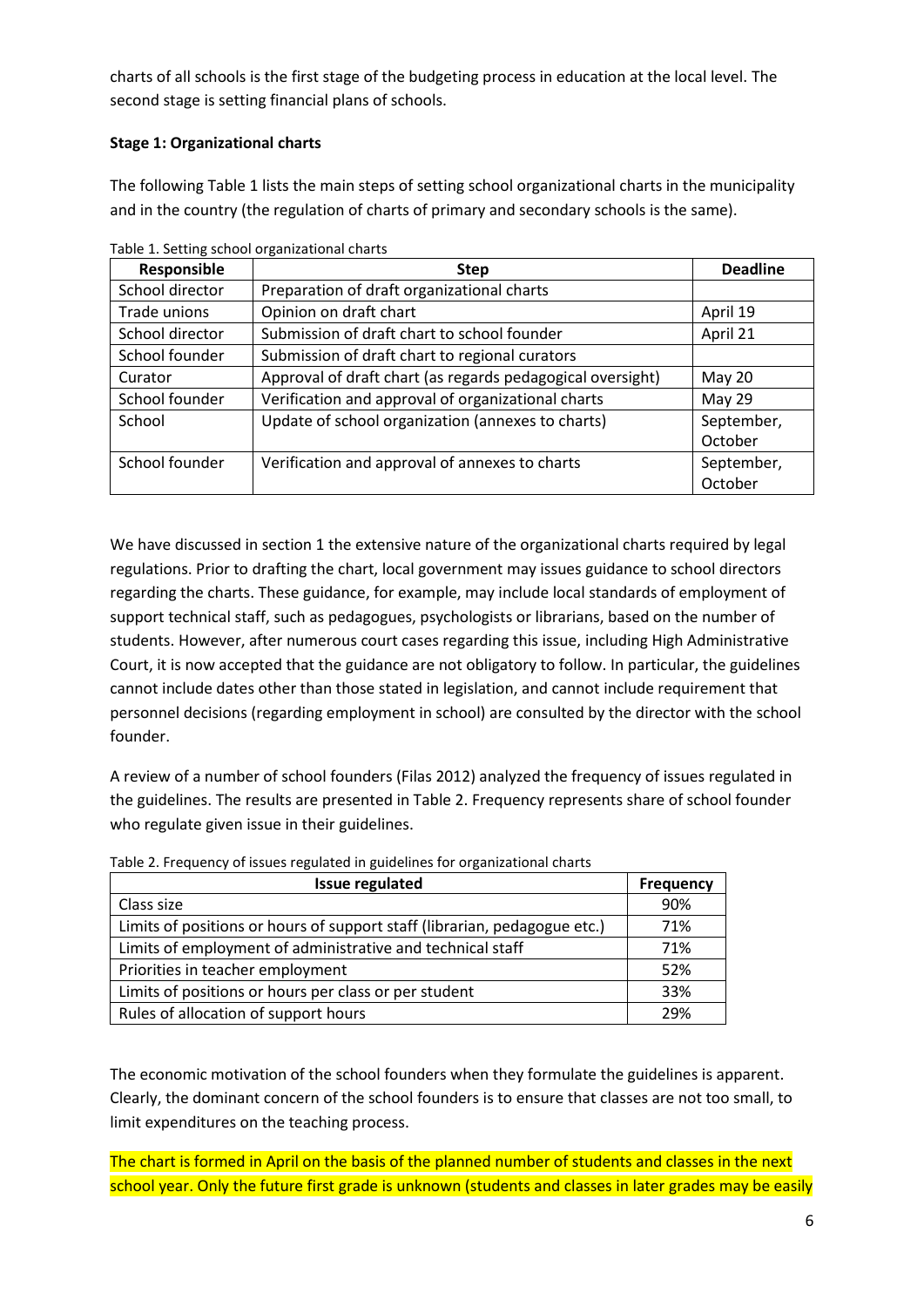foreseen). For primary schools the information is available to the school founder (municipality) in the national registry of all Polish citizens PESEL, including the addresses of all school-age children registered in their territory. This registry is the basis for controlling universal enrollment in obligatory education. Every year primary schools receive from their founders the lists of all expected students of future first grade (that is, lists of children aged 7 registered in the schools' catchment areas). In addition, the relevant information is available from so called *zero grade* (the last year of preschool education), which is obligatory for all children. Children may attend grade zero either in preschools or in preschool groups in primary schools, so obtaining this information is not difficult, except for cases when they attend preschool in another jurisdiction.

For secondary schools instead of projections schools plan, how many classes with different profiles they plan to open. These profiles cover both different profiles of lyceums (such as mathematical, humanistic, or biological classes), and professional profiles in vocational schools (leading to different professional qualifications). The planned network of profiles of secondary schools as proposed in the organizational charts needs approval from the school founder (county).

Organizational chart of every school in the municipality or in the county is of course influenced by any decisions to restructure local school network. By law, the preliminary resolution of the council must be taken 6 months before actual closure of the school (that is, before the end of February). This means that when preparing draft organizational chart, school directors know already about planned school closures or mergers, and must take them into account. The final decision regarding school network is adopted through council resolution in August. If this final decision is different from the intention expressed in February (which happens quite often due to parental resistance), then an annex to the chart will be needed in September.

As discussed in section 1, the chart includes information about which teacher will conduct what classes in every class in every grade. This information is necessary to assess future costs of the salaries in the school. Indeed, approval of the chart by the school founder is a guarantee that the salaries of all school staff listed in the chart will be covered in local budget. Therefore one of first issues confronting school directors is to foresee changes to employment in their schools in the next school year. These changes may arise for different reasons:

- Declining number of classes due to demographic shifts of student population,
- Closures or partial closures of satellite schools and transfer of their students to the hub school,
- Retirement of some teachers, or planned transfer of teachers to another school,
- Teachers who will not be teaching (for example, due to maternity leave or to one-year-long paid leave "for improvement of health", a privilege of teachers who have worked continuously in one school for more than 7 years),
- Termination of contract with school director or deputy director (typically, school leaders receive from the school founder a reduction of standard teaching workload of 18 classes per week for the duration of nomination, this reduction disappears when they are no longer directors).

In situations of declining student population, when the number of classes also declines, the number of needed teachers of different subjects in the next school year will be of course lower than in the current year. In such cases, the preparation of organizational chart must include decisions which teachers will lose work and which teachers will stay. Polish education legislation, especially Teachers'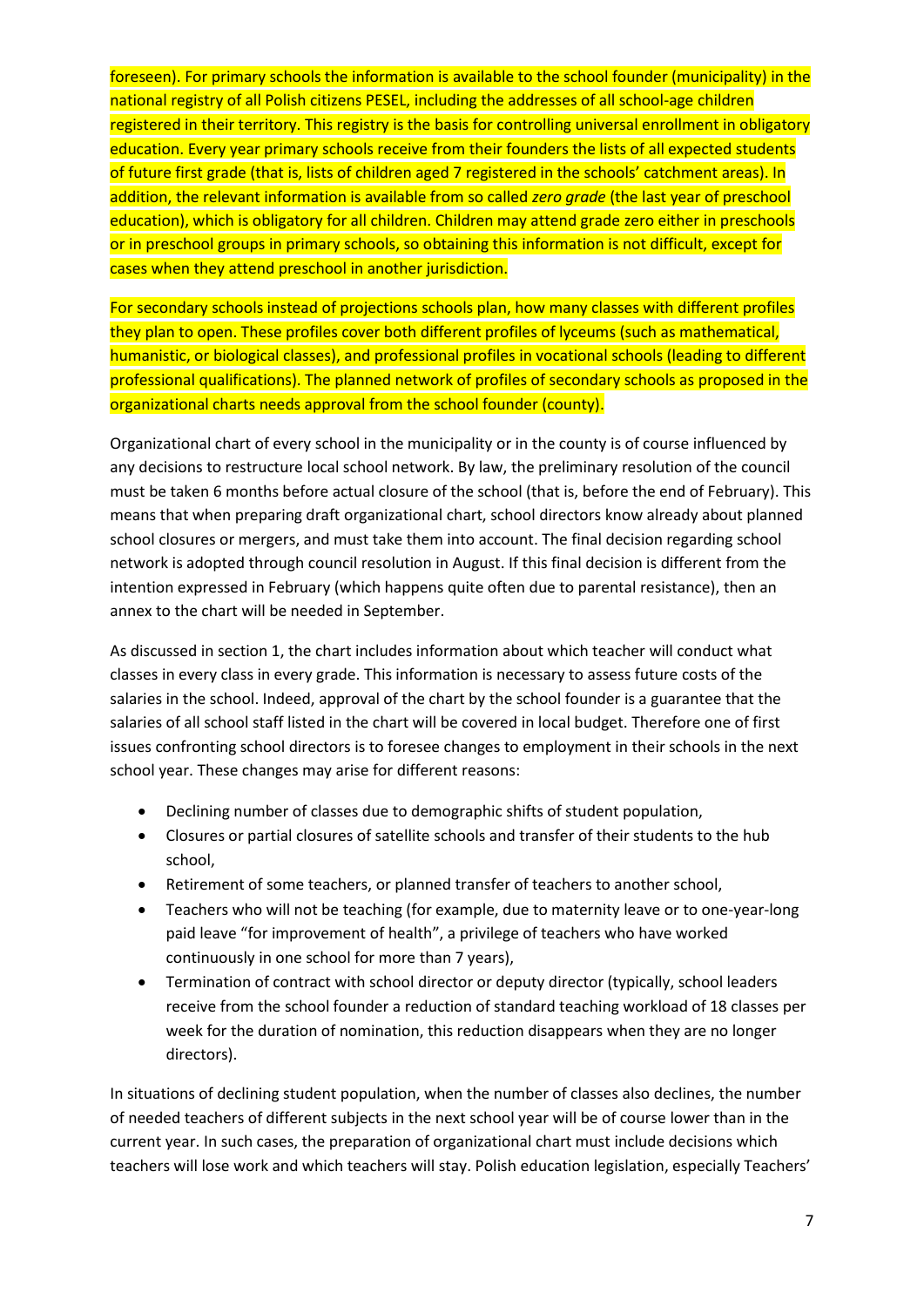Charter of January 26, 1982, provides strong labor protection of teachers employed in schools. For this reason, while drafting the organizational chart, school director must reflect on planned changes of teacher workforce in his school and also on legal justification from discontinuing teacher employment.

Teachers employed in the school who will not be performing pedagogical tasks must be included in organizational chart, but with zero planned workload. Teachers whom the director plans to employ from September 1 cannot be included in the chart, in their place vacancy should be stated.

An interesting issue concerns lessons above curricular minimum and lessons above standard teacher workload (18 lessons per week) for fully employed teachers. In the draft chart, the director can allocate these lessons to individual teachers, or may leave them as vacancies. In the second case the director will enjoy more flexibility when adjusting the approved chart in September (see below).

The opinion of the trade unions (representatives of trade unions operating in the school, or local representatives of national trade unions of teachers) is obligatory but not binding on the school director. This means that even if they oppose the draft chart, the school director is not obliged to amend it. However, their negative opinion is attached to the draft, for the review by the regional curator and by the school founder. There is no requirement to seek the opinion of parental board (selected at informal meetings of parents every year) and of the pedagogical board of the school (comprising all employed teachers).

The approval of the regional curator of the draft organizational chart is required. The approval concerns only pedagogical issues, therefore the curator does not review administrative and technical positions. The approval hinges of compliance with legal legislation, and is therefore automatic if there are no violations of obligatory norms and rules. If, on the other hand, the curator finds that the draft chart does not comply with some regulations of the educational process, such as minimum number of lessons of some subject in some classes, then he or she issues a negative decision and the school director is obliged to correct the errors. The same must happen if the curator identifies situation when a class is not divided into groups for some lessons, when the regulations require it (for example, for lessons of IT if the class size is too large). On the other hand, some of software used by the schools includes partial internal verification of entered data.

All regional curators issue guidelines for school founder regarding submission and assessment of draft organizational charts. These guidelines include additional information required from school founders, for example the format and contents of the list of all pedagogical staff employed in the school.

The approval of the draft organizational chart by the school founder is the last step of the process (except for possible amendments of the approved chart in the form of annexes, see below). This approval is required, since it is a guarantee of inclusion of all salaries in the budget of the school founder. For this reason this is not automatic.

The following [Table 3](#page-8-0) presents the most common elements of the organizational chart of school verified by the school founder (based on Filas 2012). Frequency represents the share of school founder who conduct given verification.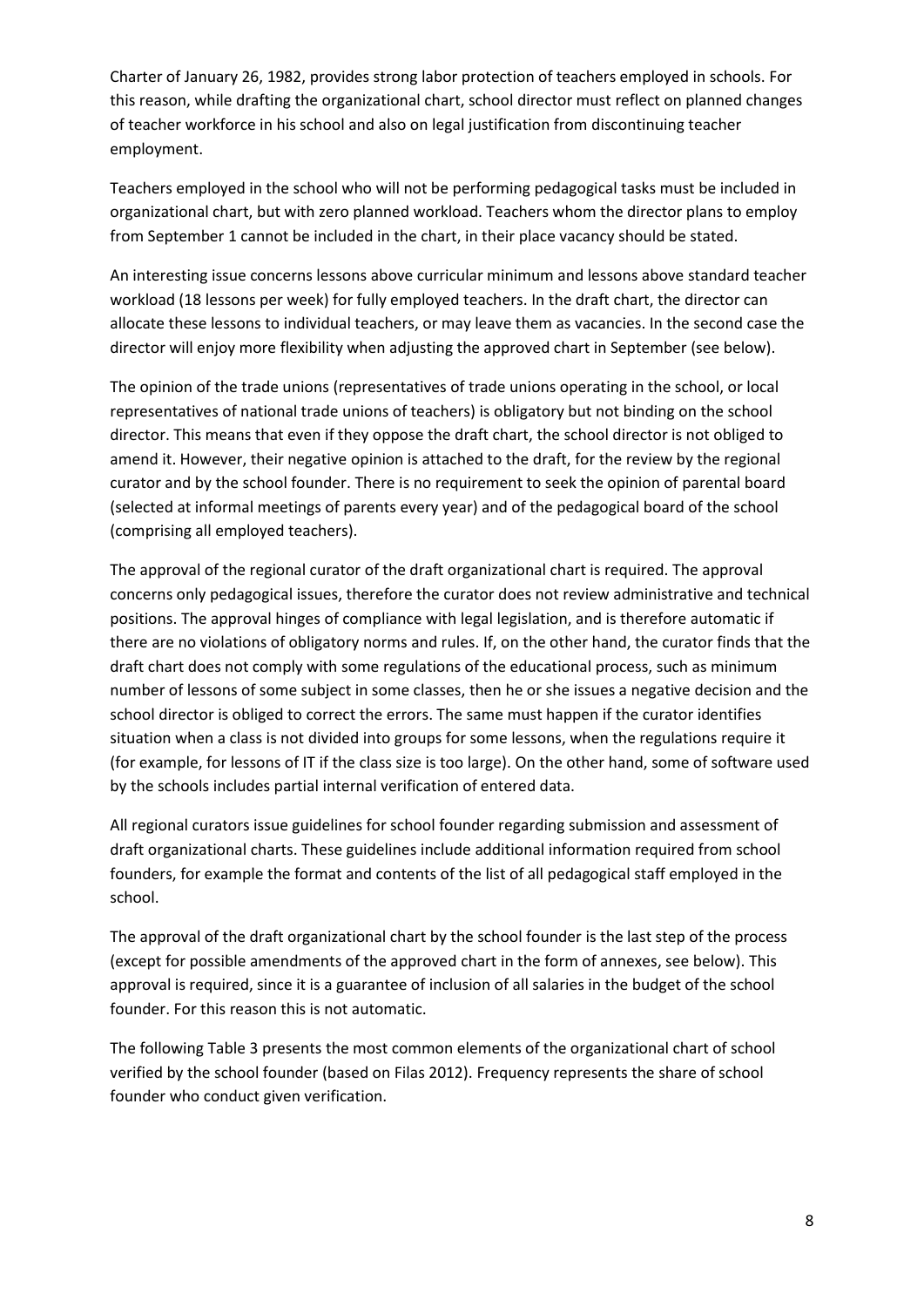<span id="page-8-0"></span>Table 3. Frequency of items of organizational chart verified by school founders

| <b>Item verified</b>                                                    |     |
|-------------------------------------------------------------------------|-----|
| Class size in the first grade                                           | 95% |
| Division of classes into groups                                         | 95% |
| Class size in upper grades                                              | 81% |
| Compliance of school curriculum with the obligatory national curriculum | 76% |
| Total workload of teacher in the given school                           | 76% |
| Compliance of tasks of teachers with school curriculum                  | 71% |
| <b>Teacher qualifications</b>                                           | 52% |
| Total workload of teacher in the local government                       | 52% |

Clearly, the first step of the school founder is to compare the draft organizational chart for the next school year with past approved charts. This is quite easy to accomplish since the documents from previous school years are available in electronic form in the software used by the local government. Thus, school founder may analyze the changes in the level of school employment, proposed by the school director for the future, in the context of changing student numbers.

It is important to note that unlike the regional curator, the school founder cannot issue a negative decision regarding the draft chart, and in this way require the school director to prepare a new version. Instead, the director and the founder need to talk to each other and find a common solution. The school founder must have very good reasons for refusing to approve draft chart, like excessive increase of school staff, or moving teachers, who are no longer needed to conduct lessons, to other pedagogical tasks such as librarian or psychologist, if there is no clear need for this. Both sides must cooperate to achieve agreement, because without approved chart the school cannot operate after September 1. The law gives them limited time for these negotiations and finding an agreement, namely until the end of May (see [Table 1\)](#page-5-1).

Some legal experts say that school founder must approve the draft organizational chart of school, after its approval by the regional curator. This is because no changes to the chart may be introduced before approval. Indeed, such changes would require further opinion of the trade union and another approval by the regional curator. Such a procedure is not regulated by law, so is not allowed. Accordingly, it is stipulated that in case of disagreement school founder should sign the draft chart and should then expect proposal for a draft annex to the already approved chart, in line with its suggestions. This draft annex must be then reviewed by the trade unions and approved by the curator, and then approved by the school founder. However, this opinion is not shared by all legal experts, who say that school founder can refuse to approve draft chart and in this case discussions between the two sides are necessary. This is a complex legal issue, subject to many rather intricate court judgments, which cannot be discussed in greater detail here due to lack of space. It seems that in practice many school founders come to an informal, unwritten agreement with their school directors regarding the proposals which should appear in draft organizational charts.

After the beginning of the new year, in September or in October, when the new situation in the school is already known, the director typically needs to adjust the already approved organizational chart and to obtain approval of the founder. As mentioned in several places above, this need may arise when for example:

• The preliminary decision regarding school network is not adopted in August,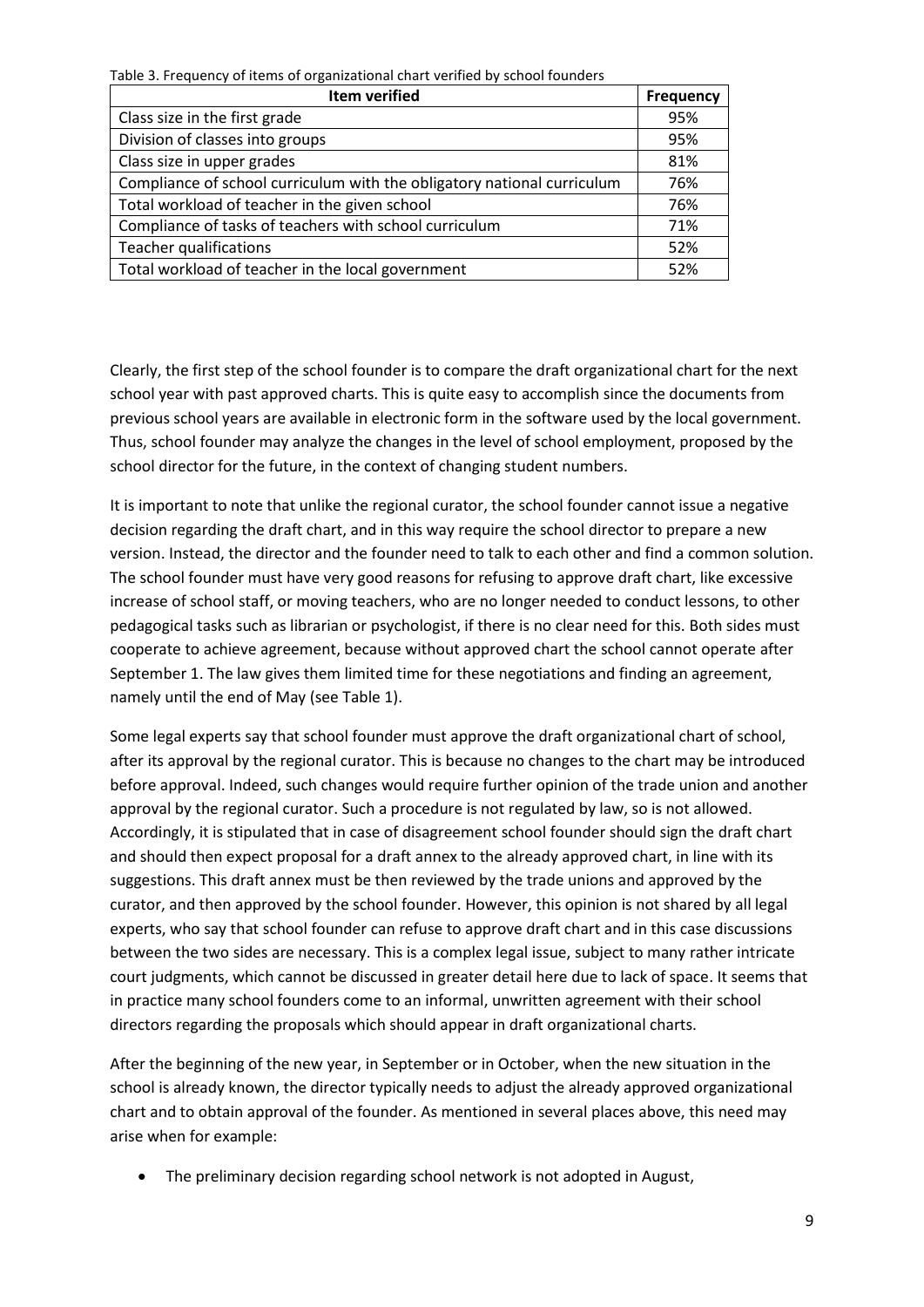- There is a need for additional pedagogical activities, such as obligatory lessons of Polish language to foreign students attending the school,
- There are unexpected paid leaves for improvement of health, or unexpected teacher decisions to discontinue employment,
- Some teacher have advanced in their profession advancement, or have acquired new teaching skills,
- More or less classes are created newly enrolled students than expected, during the recruitment process.

Changes to the chart are performed by preparing an annex, although it is good practice to prepare complete new chart (in software packages used by the schools, this is an easy option, because all changes in the organization of school work must be entered into the software anyway). The reasons for all the proposed changes should be explained in accompanying documentation. If the annex is prepared in September, then an opinion of trade unions and the approval by the regional curator are required. No such opinions and approvals are needed for annexes adopted after September 30.

In practice, most school directors need to adjust their approved organizational charts in September, therefore annexing the charts is a standard procedure. The only typical exceptions are quite small schools.

## <span id="page-9-0"></span>**Stage 2: Financial plans**

As noted above, the second stage of the budgeting process in education follows approval of all organizational charts of all schools of the given school founder, municipality or county, and consists of defining local budget, together with financial plans of schools. The followin[g Table 4](#page-10-0) lists the steps involved in setting financial plans of schools (dates based on Filas 2012).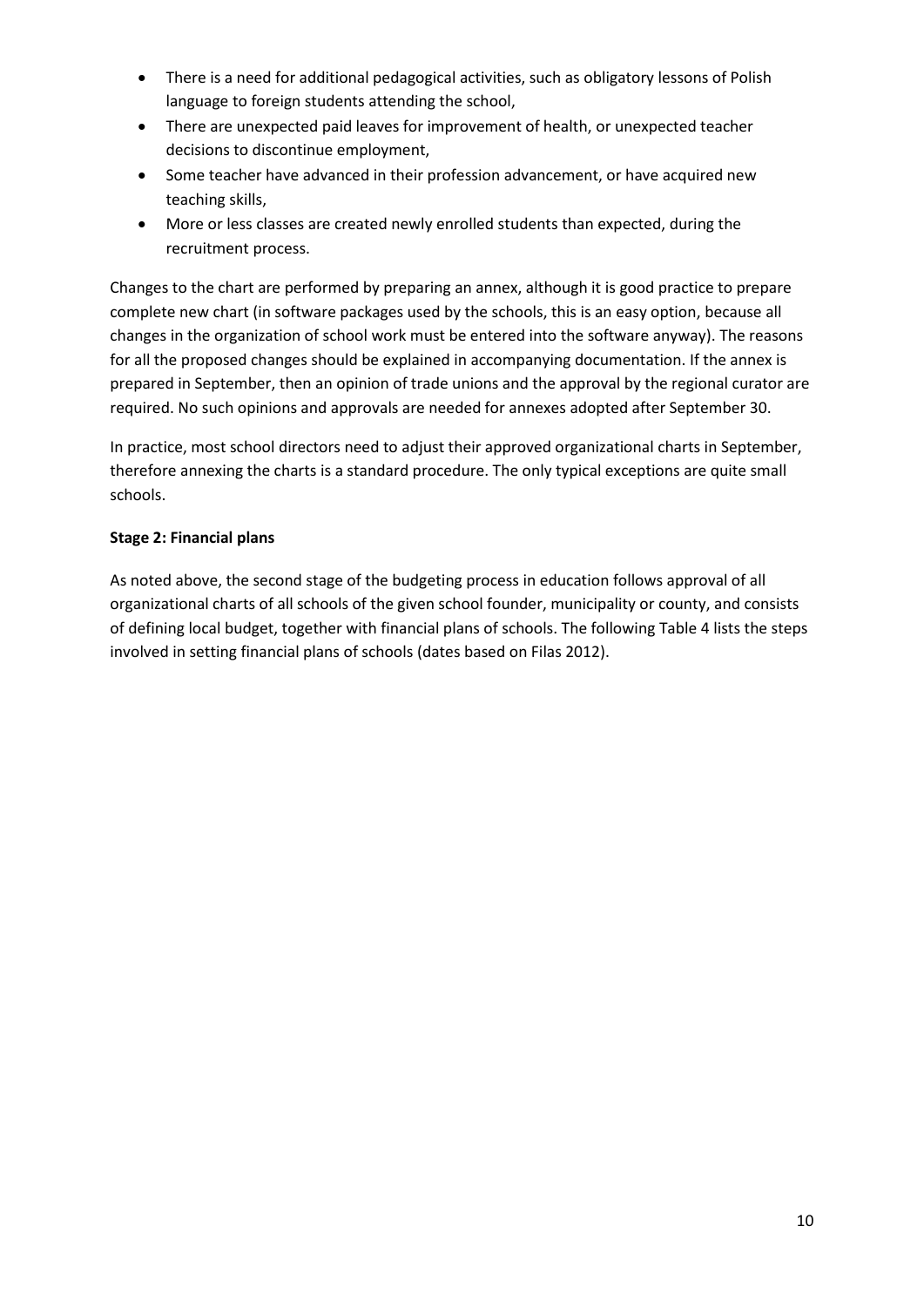<span id="page-10-0"></span>Table 4. Setting school financial plans

| Responsible         | <b>Step</b>                                                    | <b>Deadline</b> |
|---------------------|----------------------------------------------------------------|-----------------|
| School founder      | Preparation of guidelines to budget users, typically           |                 |
|                     | beginning of September                                         |                 |
| School director     | Formulation of preliminary financial plan of school, typically |                 |
|                     | September                                                      |                 |
| School founder      | Adoption of draft local budget                                 | November 15     |
| School founder      | Submission of draft local budget to Regional Accounting        | November 15     |
|                     | Chamber                                                        |                 |
| School founder      | Sending to school information required to prepare financial    | November 22     |
|                     | plan                                                           |                 |
| School director     | Preparation of school financial plan                           | December 22     |
| <b>School Board</b> | Opinion on school financial plan                               |                 |
| Pedagogical         | Opinion on school financial plan                               |                 |
| Council             |                                                                |                 |
| Parents' Council    | Opinion on school financial plan                               |                 |
| School founder      | Verification of school financial plan, making final changes to | December 27     |
|                     | financial plans                                                |                 |
| Accounting          | Opinion on draft budget of the local government                |                 |
| chamber             |                                                                |                 |
| School founder      | Adoption of local budget, preferably before December 31        | January 31      |
| School founder      | Sending to school directors information about amounts in       | 21 days after   |
|                     | the adopted budget                                             | adoption of     |
|                     |                                                                | the budget      |
| School director     | Adoption of financial plan based on local budget               | 14 days after   |
|                     |                                                                | receiving       |
|                     |                                                                | information     |

Separate roles in the budget process are assigned by legislation to:

- Executive of the local government (*zarząd*), including its head (elected in the case of municipality, chosen by the council in the case of county and region),
- Local council (*organ stanowiący*), consisting of elected councilors.

The executive prepares draft resolutions (including draft budget and budget), while local councils adopts these resolutions. This difference is suppressed in [Table 4](#page-10-0) above, when we say "school founder" we refer to both of them.

According to the Law on Public Finance of August 27, 2009, each local government must adopt a resolution defining the procedure to adopt the resolution of draft local budget. This "organizational" resolution should define the detail of the budget resolution (legislation prescribes a certain level of detail, but local governments may adopt more detailed budgets), specific dates of the budget process (other than those specified in the legislation), and requirements regarding the justification of draft budget and information, which should be supplied to the local council by the local executive.

The first step in the budget process is adoption of budget guidelines (*założenia budżetowe*) by the school founder. The guidelines are not obligatory, they may include some indications of expected financial indicators, such as foreseen increase of teacher salaries. On their basis schools in some local governments may start preparing preliminary financial plans.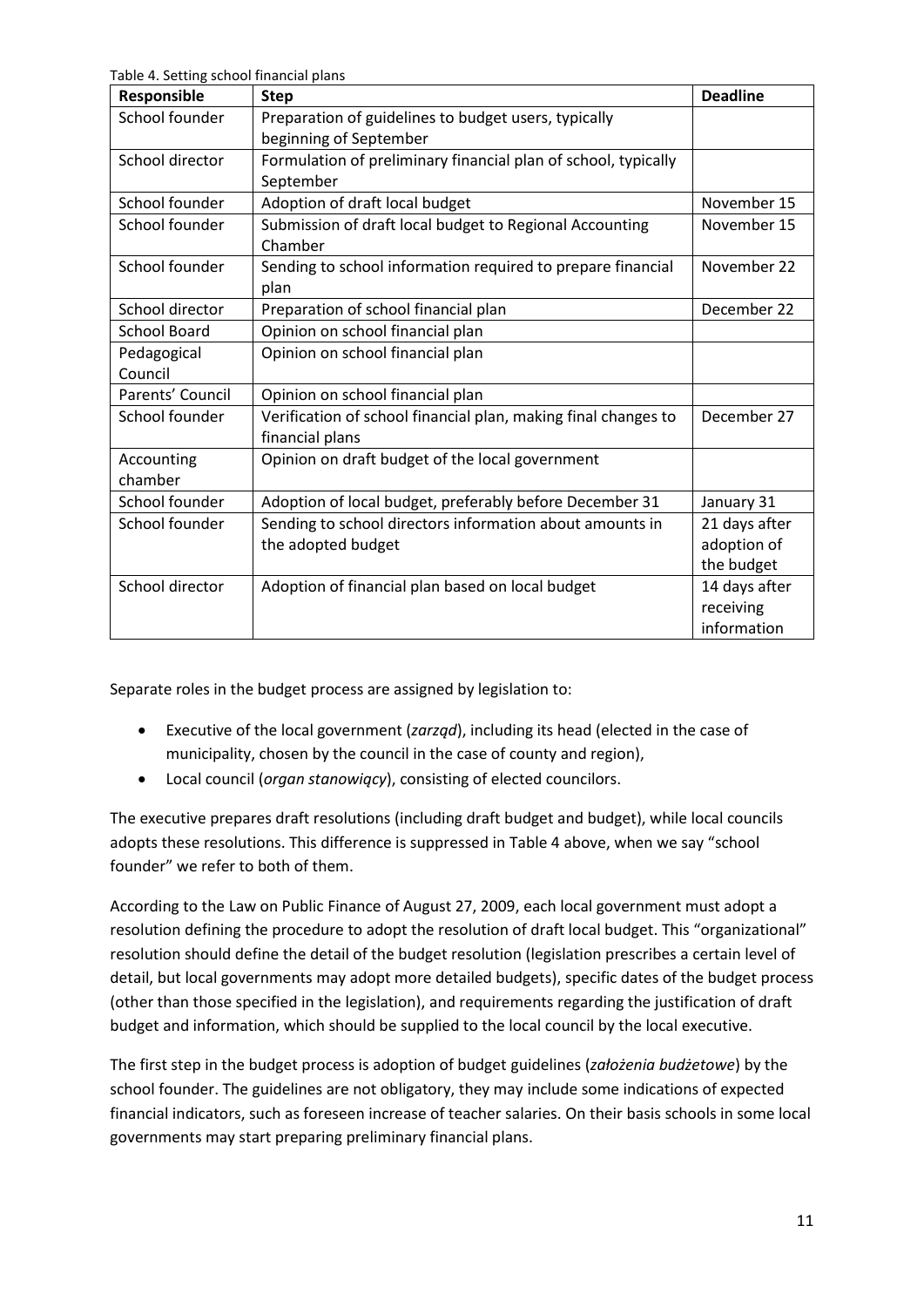The real start of the budget process is when the local council adopts draft budget prepared by the local executive. The draft budget may be based on preliminary financial plans (if they are ready). Draft budget is submitted to the Regional Accounting Chamber for verification. The Chamber evaluates the draft budget from different points of view:

- Compliance with budget legislation,
- The level of debt of the local government and the planned effort to repay debt,
- Calculation of fees charged by budget users (in education this is mainly charges of public preschools).

The Chamber may approve the draft budget, may approve it with a list of issues to be corrected, and may reject it. The latter happens only rarely, it requires the local government to restart the process.

On the basis of adopted draft budget, the founder sends to school directors information required for preparation of financial plans. This information may include:

- 1. Sequence of planning of different expenditures (priorities),
- 2. Budget indicators,
- 3. Methods of setting level of expenditures.

The budget indicators may include, for example, allowed increases (in terms of percent) of different spending items, as well as budget limits.

In principle, and by the logic of current legislation, financial plans should be constructed on the basis of organizational charts of schools. In reality, however, this happens only a minority of local governments in Poland. The followin[g Table 5](#page-11-0) shows that in more than half school founder historical budgeting, based on previous year's financial plan, dominates (Filas 2012).

| Basis for constructing financial plan | <b>Frequency</b> |
|---------------------------------------|------------------|
| Organizational chart of school        | 37%              |
| Financial plan of the previous year   | 57%              |
| Some form of school voucher           | 2%               |
| Other                                 | 4%               |

<span id="page-11-0"></span>Table 5. Frequency of methods to construct financial plan of schools

Draft school financial plan must be presented to the School Board (if it exists), to Pedagogical Council (which includes all teachers employed in the school) and to Parents' Council (representatives of parents of school students, typically selected for every school year during meetings of parents in September). The opinions are not binding for the school director.

The financial plans prepared by the school directors are verified by the school founder. The main point of verification is compliance with budget limits. Although the draft local budget does not include budget limits for individual schools, such limits are in the guidelines which school directors receive after adoption of draft local budget, and they must be obeyed. If the financial plan exceeds the budget limit, school founder has the right to correct it downwards. School director should then be informed about this change.

The verification of financial plans of schools is often a contentious process. Sometimes, budget limits for schools are deliberately set unrealistically low, because school founder from experience expects that school directors will try to propose financial plans above those limits.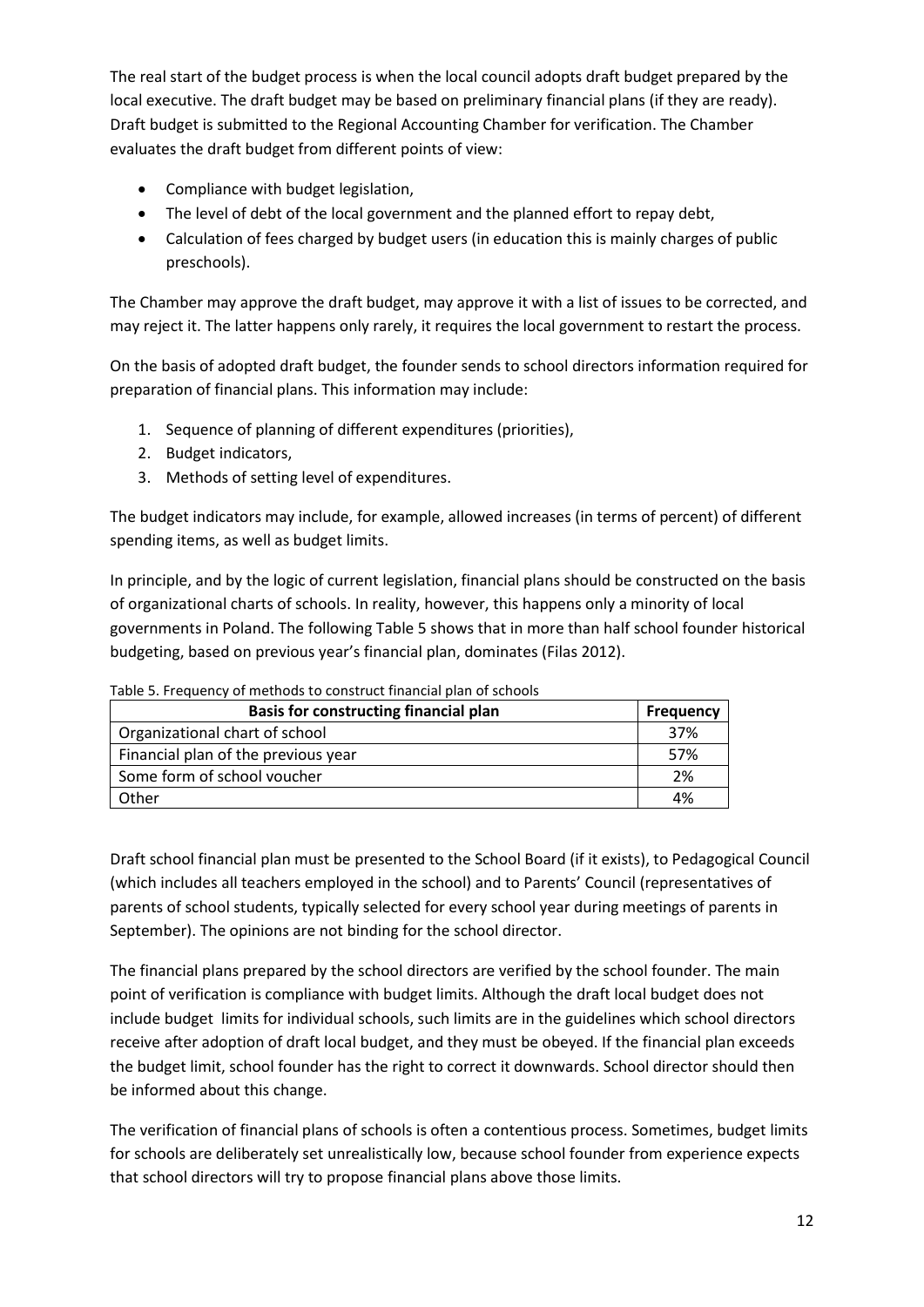The financial plans of schools (as well as of all budget users in the local government) are then included in the final local budget, approved in a resolution of local council. Following the adoption of the budget, school directors receive final budget limits and must prepare final financial plans of schools consistent with those limits.

# <span id="page-12-0"></span>**3. Conclusions**

The budgeting process in education at the local level in Poland is embedded in the structure and functioning of local governments and thus reflects the measure of education decentralization in the country. The process has some specific features:

- Vast majority of Polish schools are communal schools, whose founders are local governments, namely municipalities, counties and regions. Polish local governments are responsible for local school networks, for opening, closing, and merging of schools, for appointing school directors, for adopting local regulations of teacher remuneration within the legal limitations, and for financing schools. At the same time, some participation in all these decisions is reserved for regional curators of education.
- Despite high degree of autonomy of Polish local governments (municipalities and counties), the budgeting process is closely monitored by regional representatives of the national government. Regarding organizational charts of schools, this oversight is performed by the regional curators. Regarding the financial plans of schools, this oversight is performed by Regional Accounting Chambers.
- The budgeting process reserves very important role for the school director regarding the planning of the functioning of the school. The organizational chart of the school is the sole responsibility of the director, even though it requires approval by both the regional curator and by the school founder. The same applies for any annexes to the chart. However, the role of the school director is much more limited during the preparation and adoption of the financial chart. This is in line with basic division of responsibilities in education at the local level, where the school director has primarily educational tasks, and the responsibility for the budget rests with the school founder.
- Within the sphere of pedagogical work of the school, the autonomy of the school director in respect to the school founder is strengthened by the influence of the regional curator. It is not possible for the school founder to demand limitations and reductions of legally required school positions or school activities, because in such a case the curator will not approve the draft chart.
- For many very important issues, the regulation do not allocate full responsibility to any single actor or stakeholder, but instead the responsibility is shared by two actors. In this manner legislation promotes cooperation and mutual understanding, to be achieved through negotiations. This is however a risky design, leading to multiple court cases.

There are some limitations of the budgeting process in education at the local level in Poland:

• There are no obligatory provisions for review of the relative needs of schools or of the budget requests in which all directors will participate. Thus, each school director faces school founder on her/his own, in designing organizational chart of school and in setting school's financial plan. In practice, may Polish local governments include in the budgeting process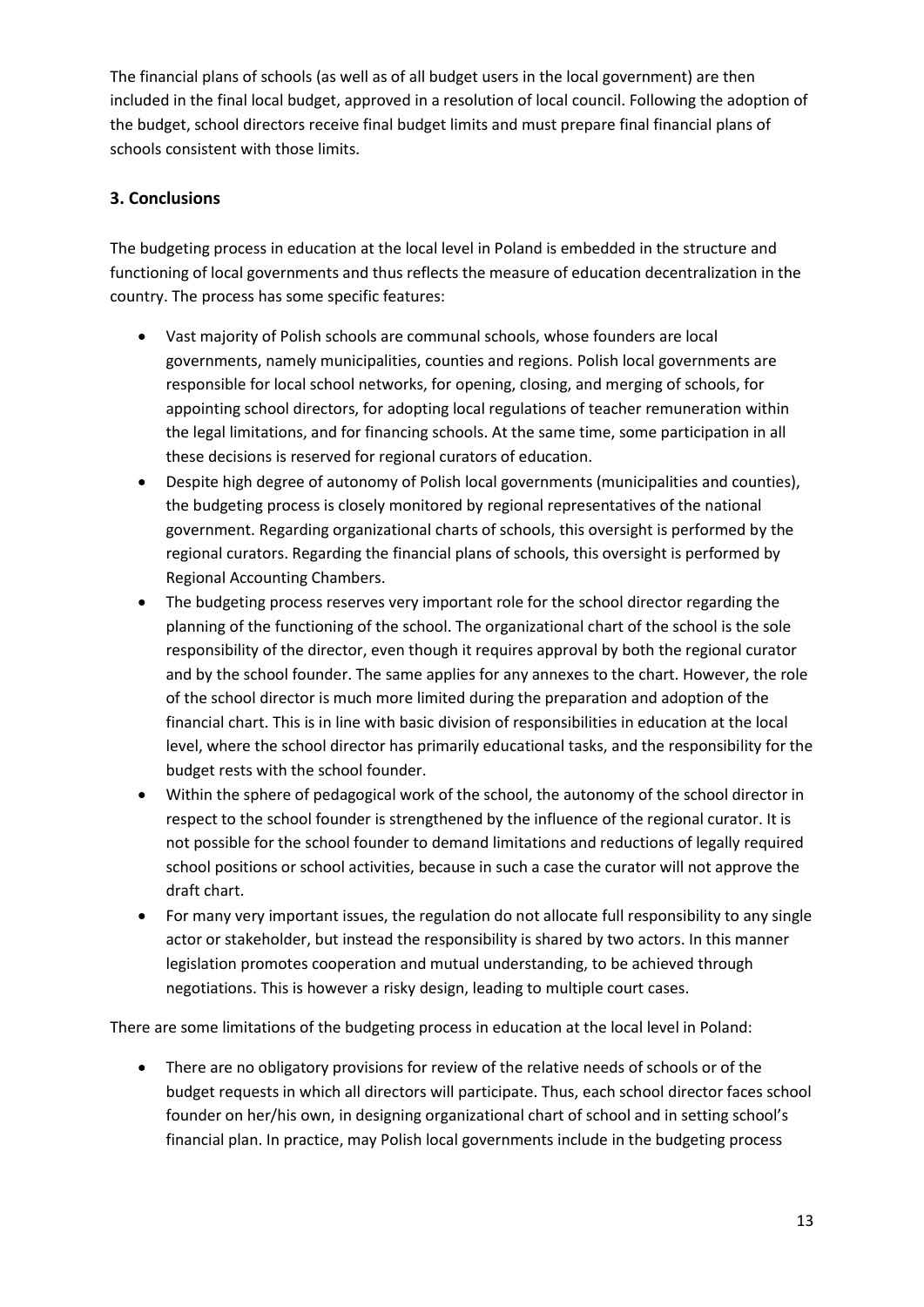such group consultations with directors of several schools, but this is their own will and initiative, and can be discontinued at any moment.

- There are no requirements for public access to organizational charts of schools or to financial plans of schools. Indeed, in their present form, both these documents are too complex and include too many details to be easily understood by laymen. However, it should be possible to require that some simplified information in appropriate, clear format is available to teachers, parents, and the local population. Polish regulations do not foresee such requirements for transparency. Some local governments in Poland share such information with their electorate, and so do many individual schools, but this is not a standard practice.
- In particular, there is no comparable, publicly available information regarding different schools managed by the same school founder. For teachers and parents alike, just treatment of all primary schools by the municipality is an important issue. This is especially important for small, remote rural schools, as well as for satellite schools in the villages.

#### <span id="page-13-0"></span>**References**

#### <span id="page-13-1"></span>**Legal acts used in the SN**

Law Teachers' Charter of January 26, 1982, Ustawa z dnia 26 stycznia 1982 r. Karta Nauczyciela, <https://isap.sejm.gov.pl/isap.nsf/download.xsp/WDU20210001762/T/D20211762L.pdf>

Law on the System of Education of September 7, 1991, Ustawa z dnia 7 września 1991 r. o systemie oświaty, <https://isap.sejm.gov.pl/isap.nsf/download.xsp/WDU19910950425/U/D19910425Lj.pdf>

Law on Public Finance of August 27, 2009, Ustawa z dnia 27 sierpnia 2009 r. o finansach publicznych, <http://isap.sejm.gov.pl/isap.nsf/download.xsp/WDU20091571240/U/D20091240Lj.pdf>

Law on Education Legislation of December 14, 2016, Ustawa z dnia 14 grudnia 2016 r. - Prawo oświatowe, <http://isap.sejm.gov.pl/isap.nsf/download.xsp/WDU20170000059/U/D20170059Lj.pdf>

Law on Financing of Educational Tasks of October 27, 2017, Ustawa z dnia 27 października 2017 r. o finansowaniu zadań oświatowych,

<https://isap.sejm.gov.pl/isap.nsf/download.xsp/WDU20170002203/U/D20172203Lj.pdf>

Decree of Minister of National Education on Framework Statutes of Public Preschools and Public Schools of May 21, 2001, Rozporządzenie Ministra Edukacji Narodowej z dnia 21 maja 2001 r. w sprawie ramowych statutów publicznego przedszkola oraz publicznych szkół, <http://isap.sejm.gov.pl/isap.nsf/download.xsp/WDU20010610624/O/D20010624.pdf>

Decree of Minister of National Education on Specific Organization of Public Schools and Public Preschools of February 28, 2019, Rozporządzenie Ministra Edukacji Narodowej z dnia 28 lutego 2019 r. w sprawie szczegółowej organizacji publicznych szkół i publicznych przedszkoli, <http://isap.sejm.gov.pl/isap.nsf/download.xsp/WDU20190000502/O/D20190502.pdf>

Decree of Minister of Finance on Conducting of Financial Matters by Budget Units and byCommunal Budget Enterprises of December 7, 2010, Rozporządzenie Ministra Finansów z dnia 7 grudnia 2010 r. w sprawie sposobu prowadzenia gospodarki finansowej jednostek budżetowych i samorządowych